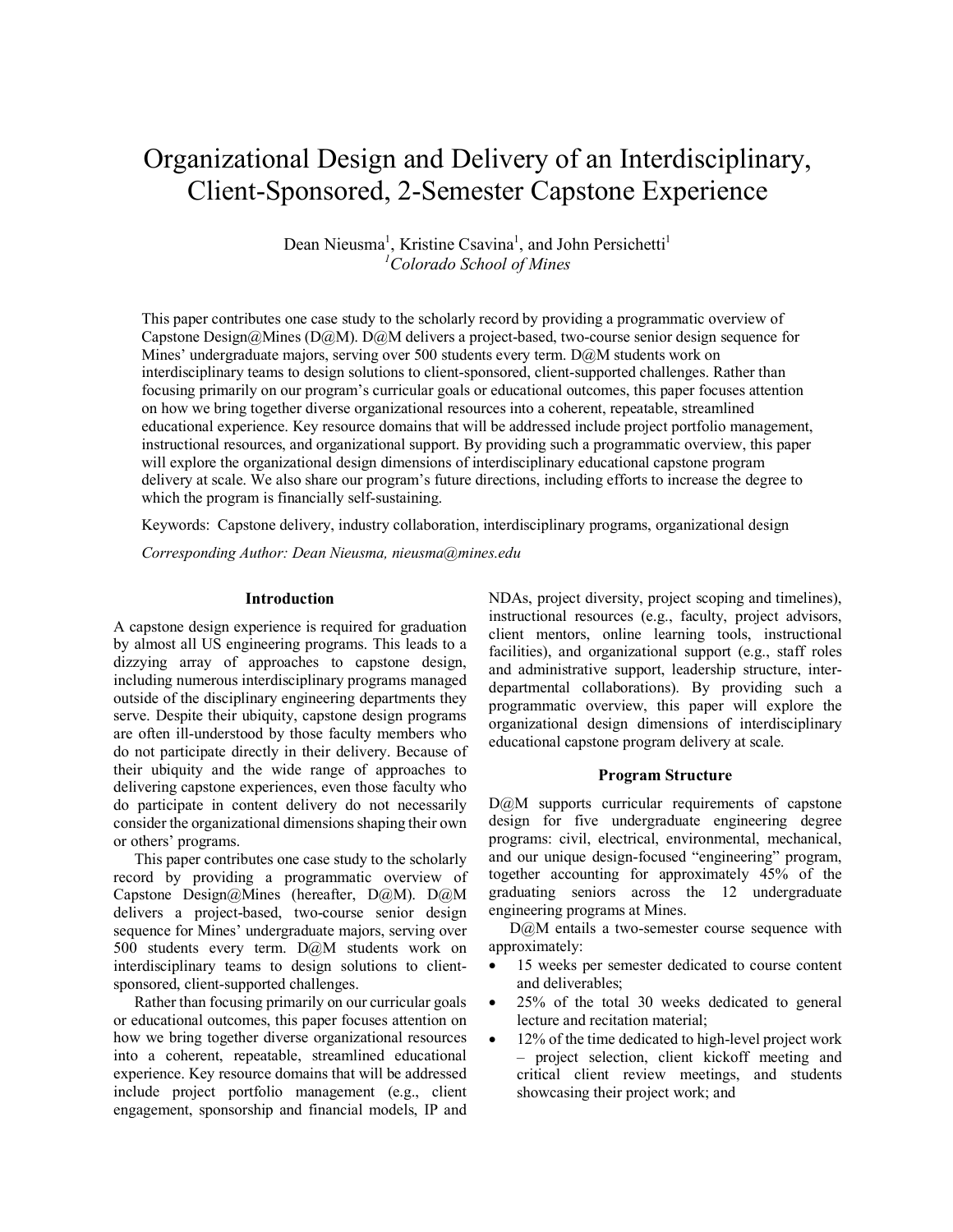• 63% of the total course contact time is allocated to project-dedicated work.

The Spring 2022 semester included projects that started Fall 2021 and will be completed May 2022 as well as a smaller number of projects that started Spring 2022 that will finish December 2022. In this semester, the program supported:

- 533 senior students (117 or 22% students in 1st semester and 416 or 78% students in 2nd semester);
- Over 71 unique projects (16+ projects in the  $1<sup>st</sup>$ semester and  $55+$  projects in the  $2<sup>nd</sup>$  semester);
- 44 unique clients, 36 of which are external to Mines (companies, government agencies, NGOs, and individuals);
- 11 projects characterized as intercollegiate challenge or competition projects; and
- 4 Design Studios potentially allowing students to work on multiple projects on project cycles that diverge from the typical academic calendar, including Human-Centered Design Studio (adaptive technologies), Smart Environments Design Studio, Engineering for Communities Design Studio, and the Newmont Goldcorp Innovation Challenge Studio (mine reclamation).

The distribution of students across these different project categories is approximated as follows:

- 50% working on stand-alone projects;
- 20% working on challenge and competition projects; and
- 30% working in Design Studio environments.

Resources applied to support this program include:

- Faculty & staff: Program Director (60% FTE, currently vacant) plus four Core Faculty where this course sequence represents 2/3 of their course load, 26 faculty Project Advisors (includes the core faculty group), a Stakeholder Relations Manager, a Program Assistant (25% FTE), a Purchasing Support person (25% FTE), and 3 lab TAs.
- Design/Build spaces: Six dedicated lab spaces totaling approximately 8,000 square feet.
- Program Financial Support through Mines Foundation contributions and external client sponsorship fees.

## **Programmatic Features**

This section highlights how  $D@M$  is organized and run, including course continuous improvement, instruction, project funding, and student team advising.

#### **Leadership Team, Instructors, and Support**

Because the program accommodates over 500 students and over 70 unique projects each year, the course has an umbrella leadership team of five faculty who oversee the course and administration of the projects. The  $C(\partial M)$ Director (vacant; formerly co-author Persichetti) manages the program and handles all administrative functions from hiring of Project Advisors to initial scoping of projects to formation of student teams. The Stakeholder Relations Manager, an administrative position, serves as the primary contact for clients and coordinates the scoping of projects throughout the year. Four Core Faculty, one from each department offering the primary disciplinary degrees covered by the program, oversee the course development and instruction, facilitate the group of 20+ Project Advisors, and assist with scoping projects related to their disciplines. Projects Advisors (PAs), most of whom are practicing engineers and some of whom are regular faculty members, mentor and monitor the student teams through the 8-month project cycle.

Each PA typically advises four teams  $(-5-8)$  students per team) and is responsible for meeting with the teams for general advising and design reviews and for grading all individual and team assignments. In all, the program has a team of over 30 faculty that serve in administrative, instructional, and/or mentorship roles.

## **Course Structure**

The  $D\ddot{\omega}$ M two-semester capstone design sequence provides six hours of weekly class time for the students, with two hours initially reserved for lectures and four hours of recitation reserved for team project work and team meetings. The first several weeks of the course include lectures that range from project management to ethics to communication. Around midterm, the full six hours are reserved for teams to meet and work on their projects.

The primary team assignments include a Letter of Intent and Preliminary Design Report in the first semester and, in the second semester, the Intermediate and Final Design Reports and the Design Showcase presentation at the very end of the cycle. Individual assignments include video modules on design and project-management related topics and writing assignments on ethics and broader impacts in the first and second semesters, respectively. The agile method of scrum is used as a project management tool for all teams, and PAs are expected to work with teams in practicing the recurring 2 to 3-week sprint cycle.

Continuous improvement of the course is facilitated by weekly meetings of the Leadership Team and monthly meetings with the broader group of PAs. The Leadership Team oversees administrative needs of the program, including new projects on the roster, coordinating of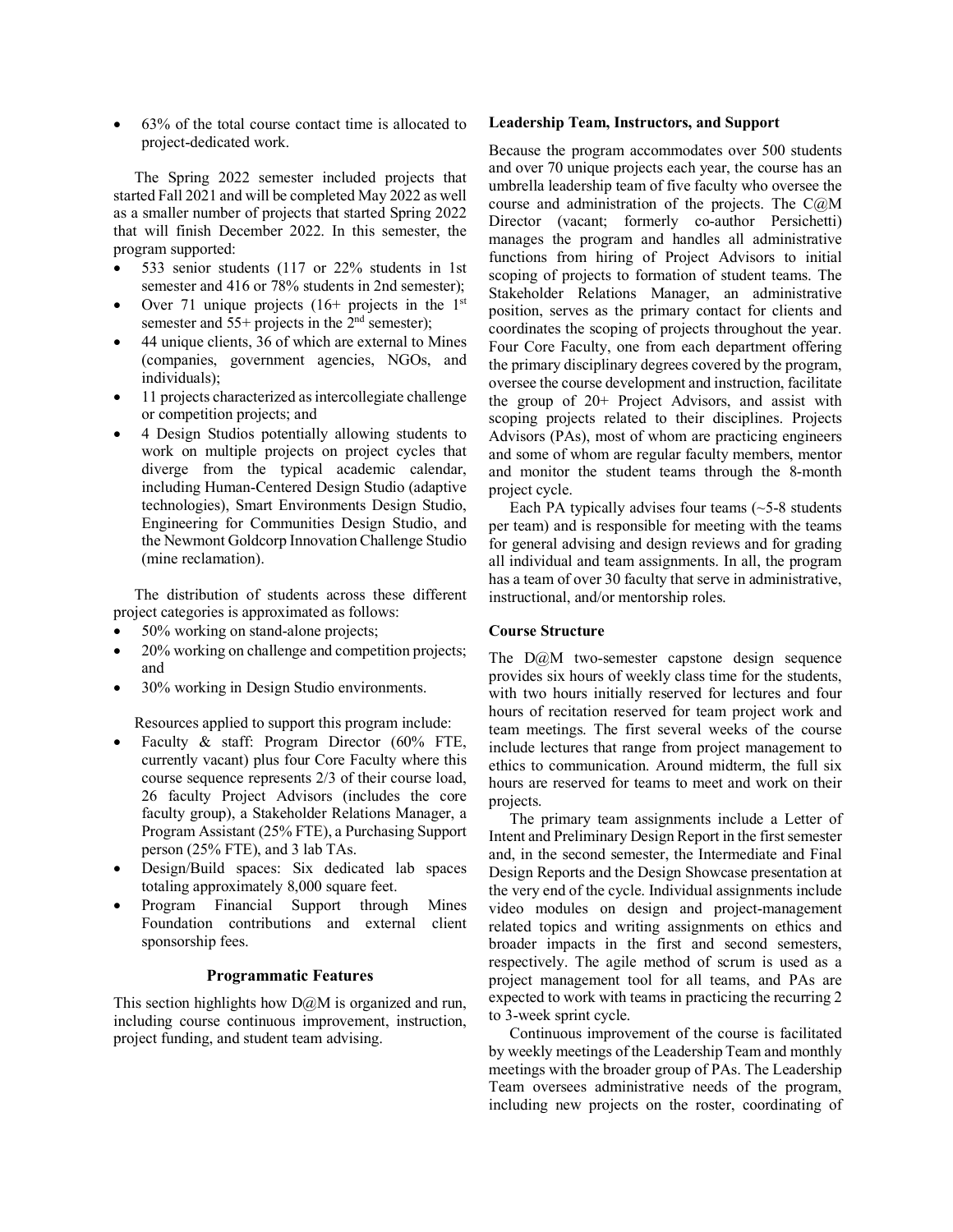larger events (e.g. the Project Expo at the beginning of the project cycle and the Design Showcase and the end), and potential challenges with teams and/or project clients. Meetings of the Leadership Team with the PAs are used to overview the classroom activities during early recitations and facilitate discussion of grading assignments. Common to both the Leadership Team and PA meetings are opportunities to improve course material, including lectures, recitation activities, and course assignments.

# **Resource Model**

D@M enjoys a broad base of program support, including university instructional support for adjunct PAs, department support for full-time faculty to participate in the program, and administrative support from  $D(\partial M)$ 's administrative academic home, the Department of Engineering, Design, and Society. The staffing structure has evolved to support of the scale of the program from just over 300 students in 2016 to well over 500 students in 2022. In this same timeframe, the Leadership Team grew from two to four faculty plus the Director (with no teaching requirement), the Stakeholder Relations Manager, and 50% FTE support staff for purchasing, student travel arrangements, and finances. University funding for non-regular-faculty project advisors is a clear distinction from other large programs that traditionally rely on full-time instructors to advise teams and grade student work. This allows us to integrate extensive industry experience within our program's instructional team.

While the program's instructional and administrative staff are supported directly by the university, student projects are supported exclusively by donors and project clients, with student teams provided a budget of between \$500 and \$2500 for materials and, where necessary, travel. Rarely, teams are allowed to exceed this limit when additional funding is available, such as when clients allocate additional project funds or for some externally supported competition projects.

# **External Sponsorship: Donors and Project Clients**

The program follows an industry-funding model of \$5000 per project for those clients that can afford the sponsorship. We also have a number of communitybased and non-profit-sponsored projects, where the client is forgiven the regular client sponsorship fee but is sometimes invoiced for materials at the end of the project. While some competition teams are funded by their hosting organizations, e.g. Shell Ecocar Marathon, others are not, including Hyperloop and NASA challenges. Some student teams work with the Mines Foundation to crowdfund their project and travel expenses, with successful project teams fundraising anywhere between \$1000 and \$20,000. Finally, D@M has enjoyed ongoing support from one private donor at \$25,000 per year.

As of 2022, the financial snapshot for the program approximated the following:

- 25% of clients paying a sponsorship fee commensurate with their organization type, with up to half of the sponsorship fee allocated to direct project expenses and the remainder used for general program support;
- 12.5% of clients reimbursing Mines for materials costs, but not paying any additional program support;
- 12.5% being competition projects funded through the Mines Foundation and external donor support;
- 20% of clients as government agencies (federal, state, or local) that are not charged a sponsorship fee, occasionally covering projects' material costs;
- 20% of clients are Mines faculty or Mines internal organizations, each covering their own project expenses; and
- 10% of external clients who cannot pay a sponsorship fee but whose projects are accepted to the program as a "giving back" to our community.

# **Client Partnerships**

Client partnerships are a win-win for our program, benefiting students and clients alike, not to mention bringing regularized positive press to the university and modestly supporting our program's overhead. Clients range from large companies (e.g. Sierra Nevada Corp. and Honeywell) to local community and government partners (e.g. Craig Hospital, the City of Golden, and local park services). We also have a large number of international humanitarian projects supported in coordination with Mines' acclaimed Humanitarian Engineering program.

D@M maintains some capacity to support individual clients as well, including faculty with sponsored research projects appropriate for undergraduate design students and local entrepreneurs who need assistance developing their technologies.

For clients that require a non-disclosure agreement (NDA) and/or for those who require retaining intellectual property (IP) rights, we provide a university-approved template for clients to use with their student teams. These templates were developed in partnership with our Office of General Counsel. At Mines, the university does not claim IP for student projects associated with their normal courses, so undergraduate students own their work except where clients utilize NDA/IP protections. Students are informed of any NDA/IP requirements before they select their top project choices, and they are moved off of projects requiring NDAs/IP agreements if they are not comfortable waiving their rights by signing these agreements.